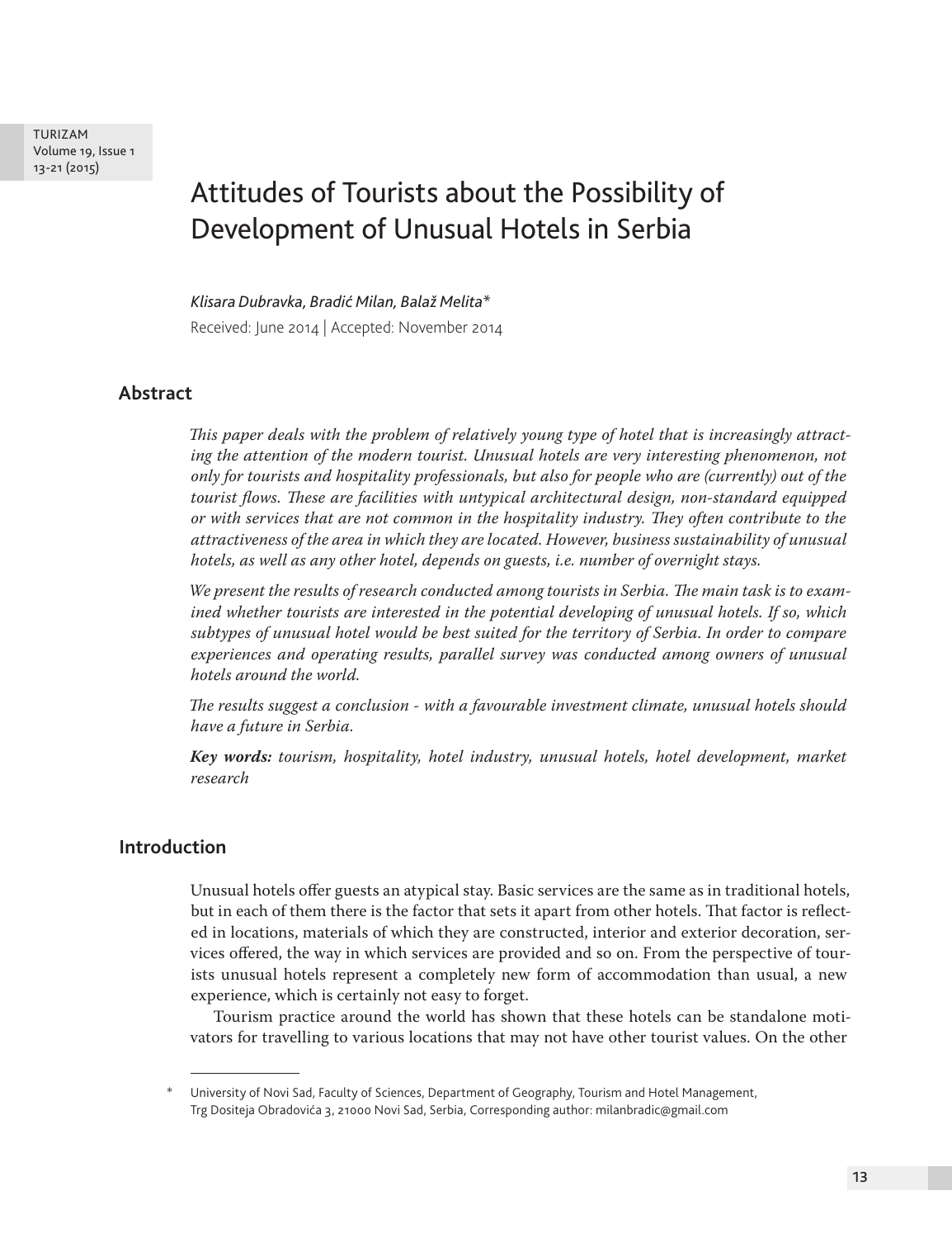hand, sites that have other tourist values become more attractive if they have this type of hotel. It follows that the concept of an unusual hotel is convenient to almost all locations, regardless of the current value of tourism environment (Keiser, 1998; Gray, et al., 2000; Dalbor, Upneja, 2004). In this study we will discuss whether unusual hotels, in the opinion of tourists, will be able to find their place in Serbian tourism market.

This type of research has never been done in Serbia. In this paper we studied some of unusual hotels around the world, in Serbia's surrounding, and in territory of Serbia. In addition, it will be presented and analyzed the results of research among tourists and their interest and opinion on the possibility of developing unusual hotels in Serbia.

To achieve the aim, the authors had to perform several tasks: to check whether there are any unusual hotels in Serbia, to make sure that in the neighbouring countries there are unusual hotels and how they operate, to collect data on the operations of these facilities on a global level, to identify interest of domestic tourists in this type of accommodation, and to analyze the results and to draw conclusions.

## **The definition of hotel and typification**

Many theorists and practitioners have dealt with defining the hotel. Among them we should mention Alfred Walterspiel (Walterspiel, 1952), Roger Doswell (Doswell, Nailon, 1976), Victor Middleton (Middleton, 1988). As a result, there were a number of definitions, but common elements of all of them reefer to emphasize the special hotel service including: higher class of accommodation, meeting the demands of modern travellers, highlighting accommodation services, high levels of staff competence, insisting on complete hotel service.

According to American literature, the word "Hotel" derives from the Latin word "Hospitas", which means hospitality. The French definition of this word is associated with urban residence of the wealthy and prominent personalities. One thing is certain, the word "Hotel" is well known throughout Europe and the world, the term has been accepted as an international name. In Serbian terminology hotel is a facility which provides accommodation, food and drink and other services common in the hospitality industry (Janicevic, 2008).

The following conceptual definition should provide a comprehensive picture of the term "hotel": "The hotel is basic, representative accommodation facility, intended for different categories of users, which operates on commercial principles, in technological, organizational and personnel terms capable to provide accommodation service, integrated with food and drinks service, including the provision of additional services, functionally connected in integral product" (Kosar, 2008a).

All hotels comprise one kind of hospitality establishment. However, there is also separation of certain types of hotels as integral component of the development of hotel activities. The existence of different types of hotels indicates a higher level of hotel development. "Typification is the process of separation of different forms of hotel industry offer, based on various criteria" (Kosar, 2008b).

Typification of the hotels is done in relation to four main factors: location (coastal hotel, mountain hotel, spa hotel, city hotel, transit hotel), motive of stay (resort hotel, business hotel, conference hotel, convention hotel, casino hotel...), categories of consumers (sports hotel, wellness hotel, family hotel...), way of designing and furnishing (condo hotels, boutique hotels, design hotels, HIP hotels, theme hotels, eco hotels, destination hotels). However it should be noted that one cannot draw a sharp line between the individual factors of typification – same hotel can belong to different types.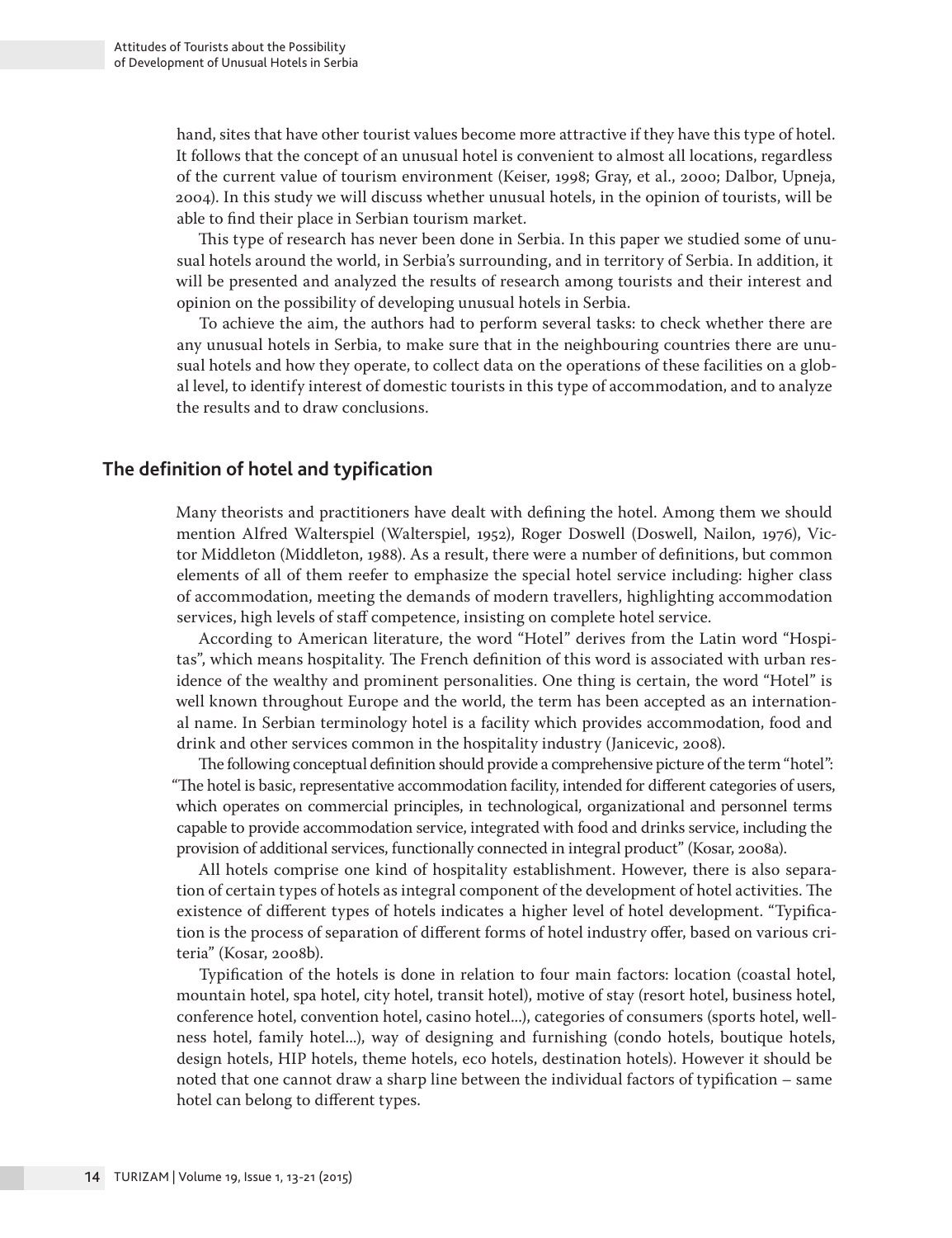## **Unusual hotels**

In literature, the term "unusual hotel" is often equated with the term "boutique hotel" which is a mistake (Liana, et al., 2005; Wai, Mel, 2009). These two types of hotel may have some similarities, but this is not the rule (Mandy, 2007).

The most general definition of "boutique hotel" emphasizes that *it is especially designed and styled hotel type of small capacity, usually high-class, situated in an attractive location with a special focus on personalized service* (Hakan, 2006).

On the other hand, *"unusual hotel" is a type of hotels that were built in uncommon locations, with unusual architectural design and/or have complex of services (or way of providing services) which is not common in the hospitality industry.*

By comparing these two definitions, we can see a clear difference between them. With a boutique hotel, the emphasis is on style and personalization, while unusual hotels tend eccentricity and uniqueness. This type of hotel is a unique synthesis of elements and criteria that determine a boutique, design, theme and destination hotels.

Further division of unusual hotels in the subtypes is conducted thanks to the combination of various criteria. Many Web sites that deal with unusual hotels have their own subtypes, but the most comprehensive is the division by Lj. Kosar (Kosar, 2008b). It is possible to sort out, not be limited to, 19 varieties of unusual hotels (with examples):

- 1. Museums and galleries (*Rezidenza D'Arte*, Italia)
- 2. Castles and fortresses (*Le Prince Noir*, France)
- 3. Unusually designed (*Palacio de Sal*, Bolivia)
- 4. Desert oasis (*Desert Palm resort*, UAE)
- 5. Eco-resorts (*Verana*, Mexico)
- 6. Imaginative thematic (*Pelirocco*, Germany)
- 7. Cottages, tents, cabins (*Das Park Hotel*, Austria)
- 8. Historical-religious (*Martin`s Patershof*, Belgium)
- 9. Ice-igloos (*Iglu-Dorf*, Switzerland)
- 10. Islands (*Taj lake palace*, India)
- 11. Vehicles (*Controversy Hotel*, Netherlands)
- 12. Lighthouses (*Heceta Head Lightstation*, USA)
- 13. Prisons (*Karosta Prison*, Latvia)
- 14. Hotels located in the tropical forests, jungles, bushes (*Sapory*, India)
- 15. Tree houses (*Kadir's Tree Houses*, Turkey)
- 16. Underground-Caves (*Becham Cave*, USA)
- 17. Underwater (*Poseidon Undersea Resort*, Fiji)
- 18. Belvederes (*The Marmara Antalya*, Turkey)
- 19. Children (*Dog Bark Park Inn*, USA) and so on.

## **Methodology**

The initial phase of the research included a comparative analysis of unusual hotels globally, in the region and in Serbia itself.

The main study included data collection via two different questionnaires. The first questionnaire was designed to examine the business of unusual hotels around the world. This study was conducted using e-mail. Of particular use were the best known websites about unusual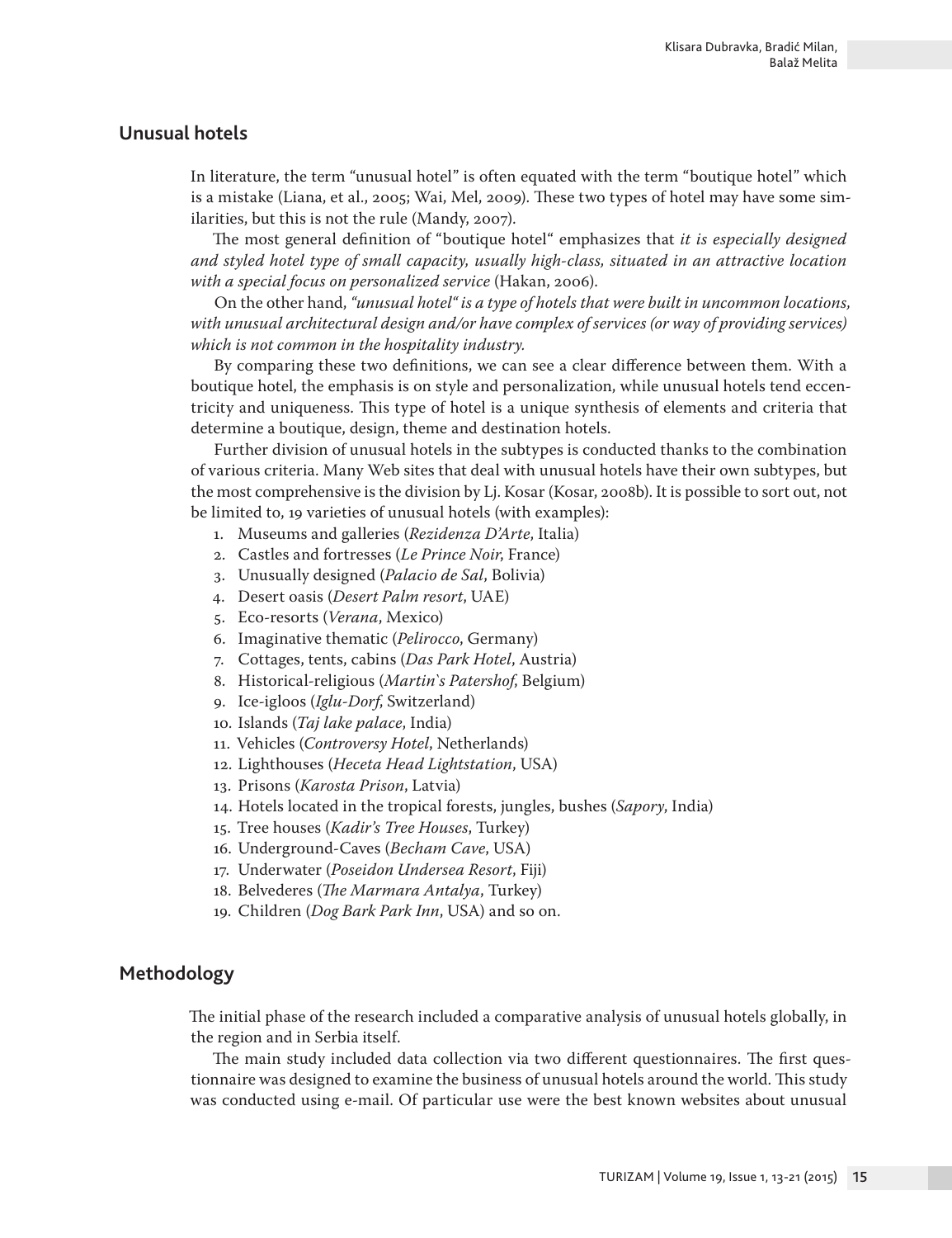hotels. Website *www.unusualhotels.com* combines unusual hotels from around the world in one place and give a brief description along with the ability to send a query for the desired period of stay. We should mention other internet sites of this type, *www.weirdandwonderfulhotels. com* and *www.escapenormal.com*.

The questionnaire for the owners of unusual hotels consists of eight questions. Questionnaires were sent to 100 addresses all over the world, and arrived (only) 20 correctly filled. Due to the small number of responses, any detailed statistical analysis was not possible, but the resulting data could provide some conclusions. Consequently, the results of this survey will be presented here in order to provide qualitative results.

The second questionnaire was designed for respondents (tourists) in the territory of the Republic of Serbia in order to explore their views and interest for unusual hotels. The survey was conducted in several cities, and respondents were selected randomly. For analysis we used 500 valid questionnaires.

#### **The survey results**

In south-eastern part of Europe unusual hotels aren't represented by a number that is appropriate in relation to the rest of Europe and some other parts of the world. However, we can point out some. Of the countries of South Eastern Europe, it seems that Slovenia is leading in development of this type (not just the hotel) accommodation – *Hotel Breza, Tresor Hostel, Hostel Celica, Adrenalin Check Eco-camp*. On the territory of Romania, there are a number of old castles, most of them were turned into museums, but some operate as hotels – *Ice Hotel, Dracula Castle*. Croatia offers the possibility of accommodation in one of the many lighthouses along the coast line and the evidence that this trend of unusual hotel coming to this country is the planned construction of a rotating hotel on the island of Šolta (*Struga, Big Rat, Sušac, Savudria, St. Peter, Gjalski Castle*). In addition to these, we should mention the Austrian (*Das Park Hotel, Rogner Bad Blumau and Schneedorf*), Greek (*New Hotel, Amaliada Treehouse*) and Hungarian hotels (*Aquamarina Boat Hotel, Héderváry Castle*).

As stated before, global survey conducted by e-mail to the unusual hotels around the world was not entirely successful (from a statistical point of view), but the data obtained should not be dismissed, and they will be displayed. Hotels that have provided the required information were: *V8 Hotel* (Germany), *Hans Brinker Hotel* (Netherlands), *Dog Bark Park Inn* (USA), *Palacio de Sal Hotel* (Bolivia), *Crazy House* (Vietnam), *Kumbuk River* (Sri Lanka), *Earthship Biotecture* (USA), *Controversy Hotel* (Netherlands), *Free Spirit Spheres* (Canada), *Hotel Pelirocco* (UK), *Chole Mjini* (Tanzania), *Elqui Domos* (Chile), *Adrenalin Check* (Slovenia), *Kennedy School* (USA), *Jumbo Stay* (Sweden), *Heceta Head Lightstation* (USA), *Iglu-Dorf Hotel* (Switzerland), *Devon Windmills* (UK), *Kadir`s Tree Houses* (Turkey), *Becham Cave* (USA).

The first question was about the age structure of the tourists who visit the unusual hotels. The results show that guests are all of ages, but the most common guests are age group of 26 to 35 years. The guests are mostly domestic tourists (from country where the hotel is located). Regarding the length of stay, an average of 2.6 nights shows shorter retention (transient type of hotel).

The majority of surveyed unusual hotels don't offer any unusual services, mainly only environmental tours. However, two hotels offer something a little different. These are hotels *Chole Mjini* (Tanzania), which offer diving with sharks and hotel *Pelirocco* (England) where they organize discrete games for adults.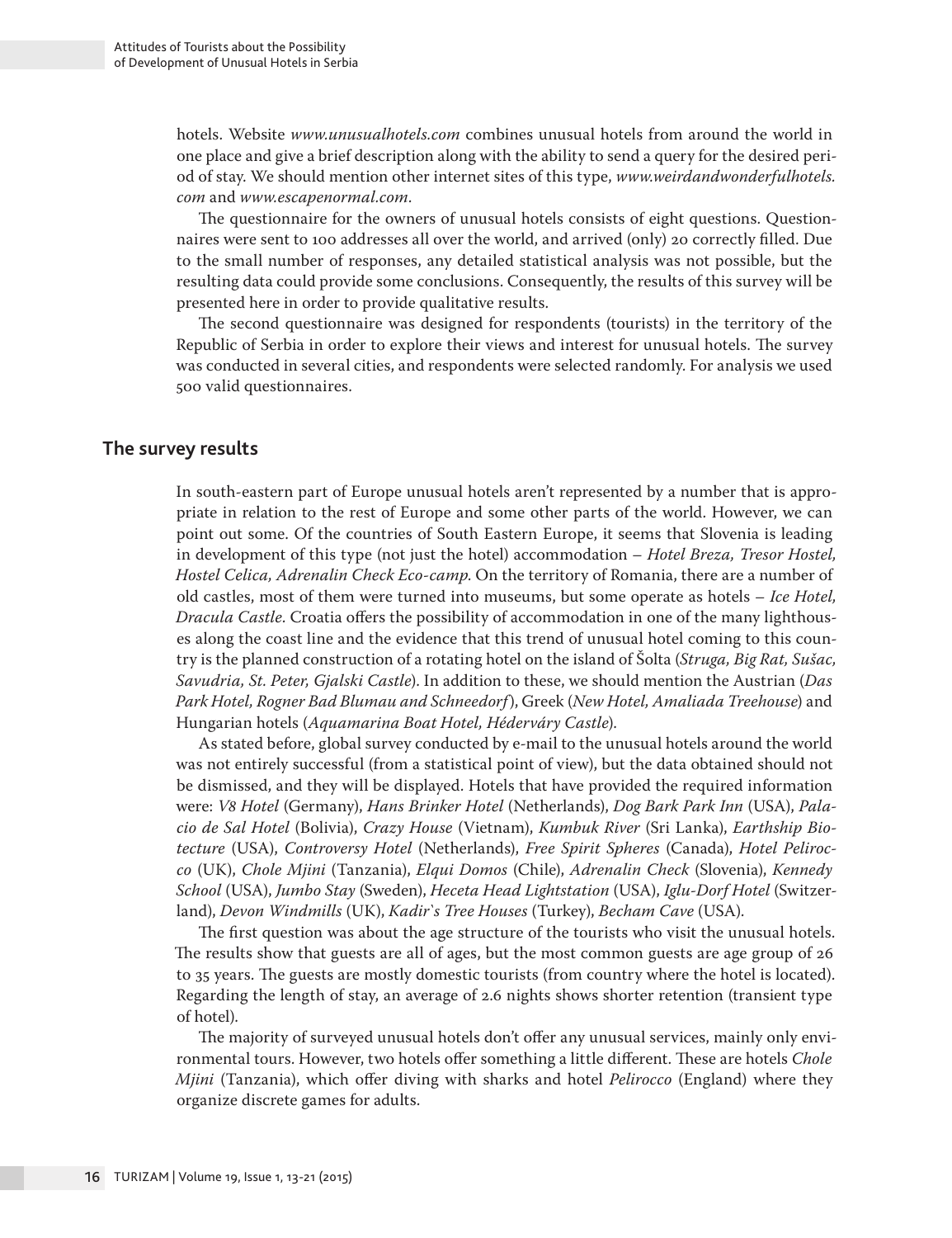The question concerning the length of existence of facilities shows that the average age is 11.5 years, which means that this type of hotel is relatively new phenomenon. Ideas for opening of surveyed objects are various and their occupation is 62% on average.

In Serbia, there are no unusual hotels in the true sense of the word. This type of hotel is still at its beginning, but some good examples in this direction are examples of hostel *ArkaBarka* (in Belgrade) or hotels *Ečka* (near Zrenjanin) and *Fantast* (near Bečej).

The basic socio-demographic data about the respondents are shown in Figure 1.

Approximately 42% of respondents preferred holiday spent in Serbia, while 58% rather decide to go abroad.

The following questions were related to tourist opinion about unusual hotels. Most respondents (73 %) were familiar with the term "unusual hotel", but only 13 % said they stayed in a hotel



**Figure 1.** Socio-demographic characteristics of respondents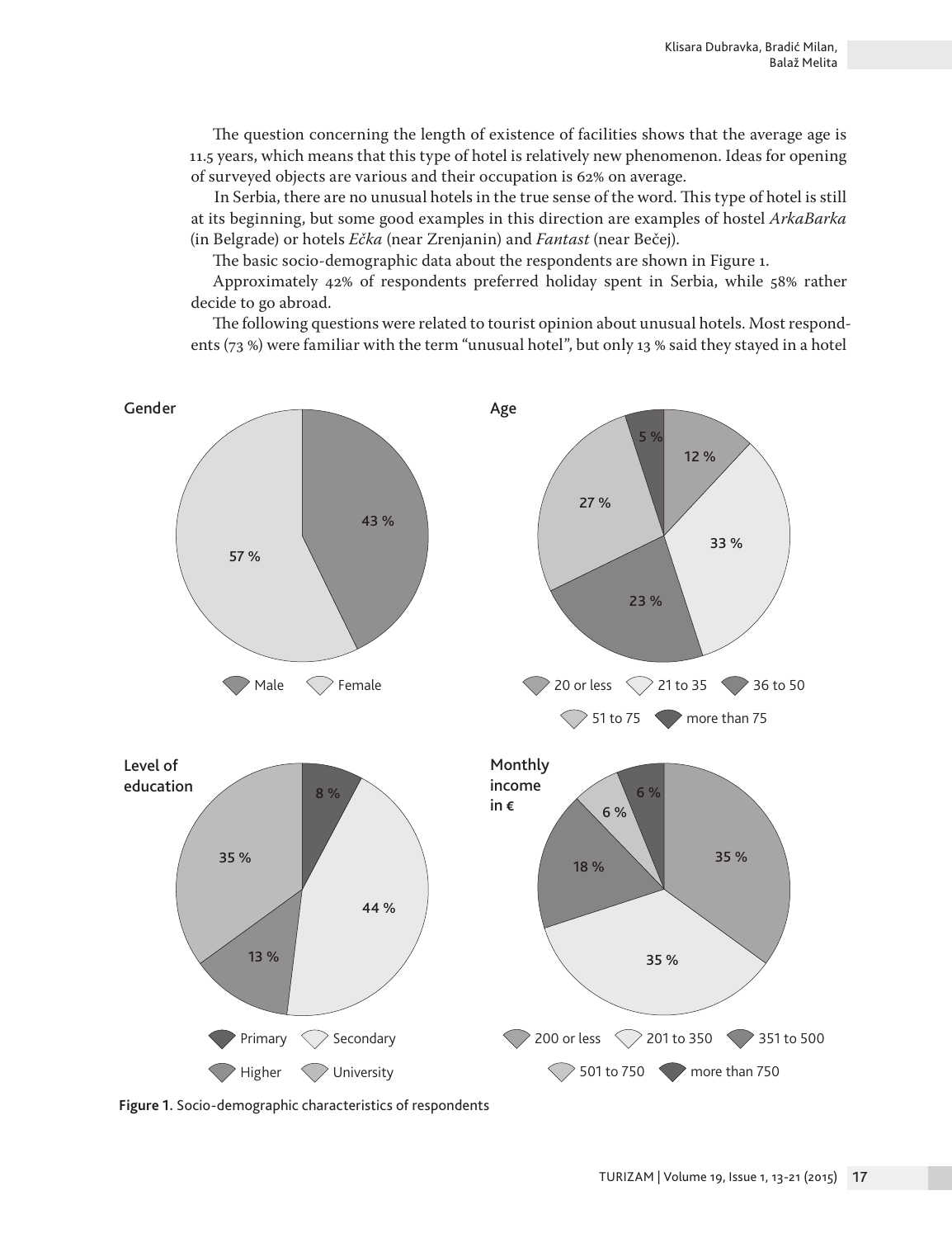that could be considered unusual. It is completely contrary situation with the mood of the respondents to visit or stay in some of unusual hotels (87 % pro : 13 % contra). According to the survey, unusual hotels that tourists would prefer to visit (if they are able to) are underwater hotels, chocolate hotels, old castles hotels, ice hotels. There were also those who would be visited any unusual hotel.

The positive attitude that the opening of this type of hotel in Serbia would contribute to the development and recognition of Serbian tourism, have an absolute majority of respondents (85%). In potential situation that they could invest in the construction of unusual hotels, approximately 54% of tourists would decide to do so, while 46% opposed.

Respondents expressed their creativity through giving their own ideas for unusual hotel. The majority (64%) did not have a response, while some have interesting ideas. Some of the most original are Prehistoric hotel, Barbie hotel, Volcano hotel, Parliament hotel, Horror hotel, Hotel in the White House and Candy hotel.

For the purposes of research correlation analysis of socio-demographic indicators and some answers to the questions was conducted.

|                                                            |                     | Gender  | Age     | Level of<br>education | Monthly<br>income in $\epsilon$ | Level of desire to<br>visit or stay in an<br><b>Unusual Hotel</b> |
|------------------------------------------------------------|---------------------|---------|---------|-----------------------|---------------------------------|-------------------------------------------------------------------|
| Gender                                                     | Pearson Correlation | 1       | $-107$  | .201                  | $-.059$                         | $-.223$                                                           |
|                                                            | Sig. (2-tailed)     |         | .270    | .057                  | .545                            | .080                                                              |
|                                                            | N                   | 500     | 500     | 500                   | 500                             | 500                                                               |
| Age                                                        | Pearson Correlation | $-107$  |         | $-.097$               | .189                            | .397                                                              |
|                                                            | Sig. (2-tailed)     | .270    |         | .317                  | .149                            | .105                                                              |
|                                                            | N                   | 500     | 500     | 500                   | 500                             | 500                                                               |
| Level of education                                         | Pearson Correlation | .201    | $-.097$ | 1                     | .118                            | $-.558**$                                                         |
|                                                            | Sig. (2-tailed)     | .057    | .317    |                       | .223                            | .007                                                              |
|                                                            | N                   | 500     | 500     | 500                   | 500                             | 500                                                               |
| Monthly income<br>in EUR                                   | Pearson Correlation | $-.059$ | .189    | .118                  |                                 | $.306**$                                                          |
|                                                            | Sig. (2-tailed)     | .545    | .149    | .223                  |                                 | .000                                                              |
|                                                            | N                   | 500     | 500     | 500                   | 500                             | 500                                                               |
| Level of desire to<br>visit or stay in an<br>Unusual Hotel | Pearson Correlation | $-.223$ | .397    | $-.558**$             | $.306**$                        |                                                                   |
|                                                            | Sig. (2-tailed)     | .080    | .105    | .007                  | .000                            |                                                                   |
|                                                            | N                   | 500     | 500     | 500                   | 500                             | 500                                                               |

**Table 1.** Correlation analysis

*\*. Correlation is significant at the 0.05 level (2-tailed).*

*\*\*. Correlation is significant at the 0.01 level (2-tailed).*

The results showed, as might suggest, that level of education and desire to visit or stay in an unusual hotel had a statistically significant positive relationship which is strong. Also, the monthly income and the decision to visit or stay at some of unusual hotels had a statistically significant positive relationship, which however was not strong.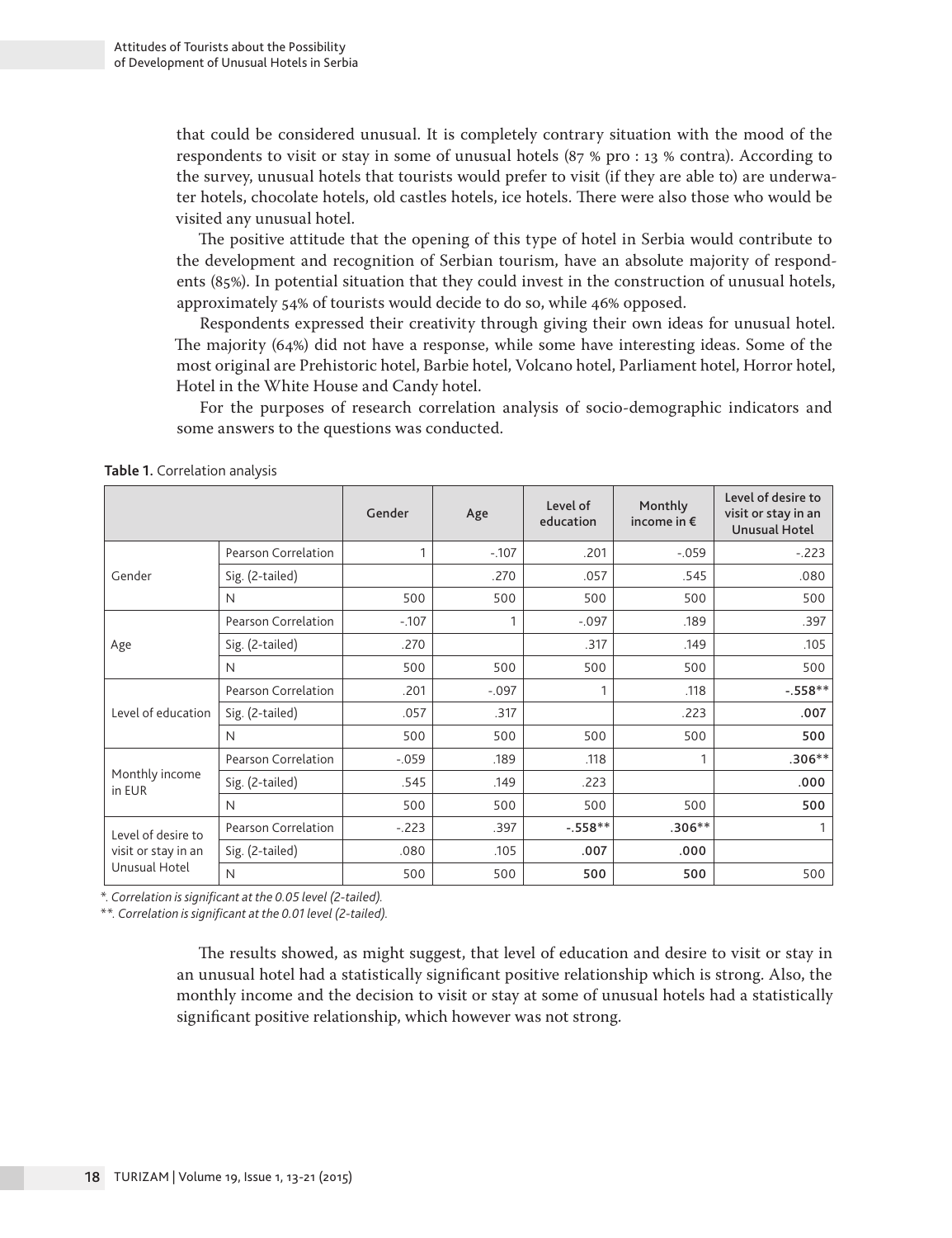# **Discussion**

The development of unusual hotel is linked to the development of tourism. Tourism development would not have been possible without the development of the hotel industry, just as the hotel industry would have no purpose without the development of tourism. The hotel industry makes the material basis of tourism.

Tourists have become more experienced so their travel needs become more complex. They have desire to visit new locations, and receive non-standard and atypical services. This of course primarily relates to hotel industry. Hotels have had to adapt to the needs of demanding tourists. Stereotypical product that includes accommodation, food and drink, simply was no longer enough. Today, automation and rapid development of technology are ubiquitous trend. Knowledge and information are highly appreciated, as well as environmental protection and health, all of which affect the life of tourists. This style is projected on a trip. Therefore, it is necessary to customize hotels according to specific types of tourists. The result of this adjustment, among others, is the development of unusual hotels. The appearance of this type of hotels shows a high degree of hospitality customization, even when it comes to extreme forms of tourism. This indicates that hotel industry of the future will be able to follow the demands of tourists, however they seemed impossible. This is supported by the current realization of hotel projects in space. Because of all this hospitality companies have to follow the trends in tourism and to adapt to meet the demands of consumers.

Around the world unusual hotels have taken a recognizable place. This type of hotel is particularly pronounced in Europe (northern and western part) and North America. This points to innovation and monitoring of tourism trends in these regions, as well as a higher level of development of hotel industry. Tourists need the opportunity for new experiences and adventures that will be long remembered, exactly what these hotels provide. This trend in the world encourages thinking and creativity which is certainly positive.

While moving towards Serbia, the general impression is that the number of unusual hotels declines. Thus, in the neighbouring countries one can found only a small number of these facilities. However, even this small number shows that hoteliers are aware of the need for change. The economic situation affects the overall development of society and economy, and consequently the hotel industry development. It is therefore not surprising that Slovenia, as the most developed country of the former Yugoslavia republics has the largest number of these facilities. Like other global and European trends, it is clear that attention has been focused on this one.

What is very surprising is the small number of unusual hotels in the highly developed tourist country what is Croatia. The situation is similar in Montenegro while for Macedonia, Bosnia and Herzegovina and Bulgaria there were no information about the existence of unusual hotels. Perhaps that is what these countries need in order to improve the tourist offer and increased the number of tourists. In other neighboring countries (Hungary, Romania, Greece), there is progress on this issue, while Austria is far ahead of all the above.

When it comes to unusual hotels in Serbia there is only one facility that the world's most popular web sites that deal with unusual hotels have included in their offer. It is Arkabarka hostel in Belgrade. While in somewhat unusual location on the river, the hostel still has no elements of eccentricity like unusual hotels in the world. Of the others, there are hotels in the old castles, where the list of this type of accommodation in Serbia ends. The majority of respondents had never visited any unusual hotel, but most would gladly do so, showing the will and interest. However, the attitudes of the respondents speak of mistrust in the success of this concept here and now and, to some extent, negligence of the need for new ideas. The reason is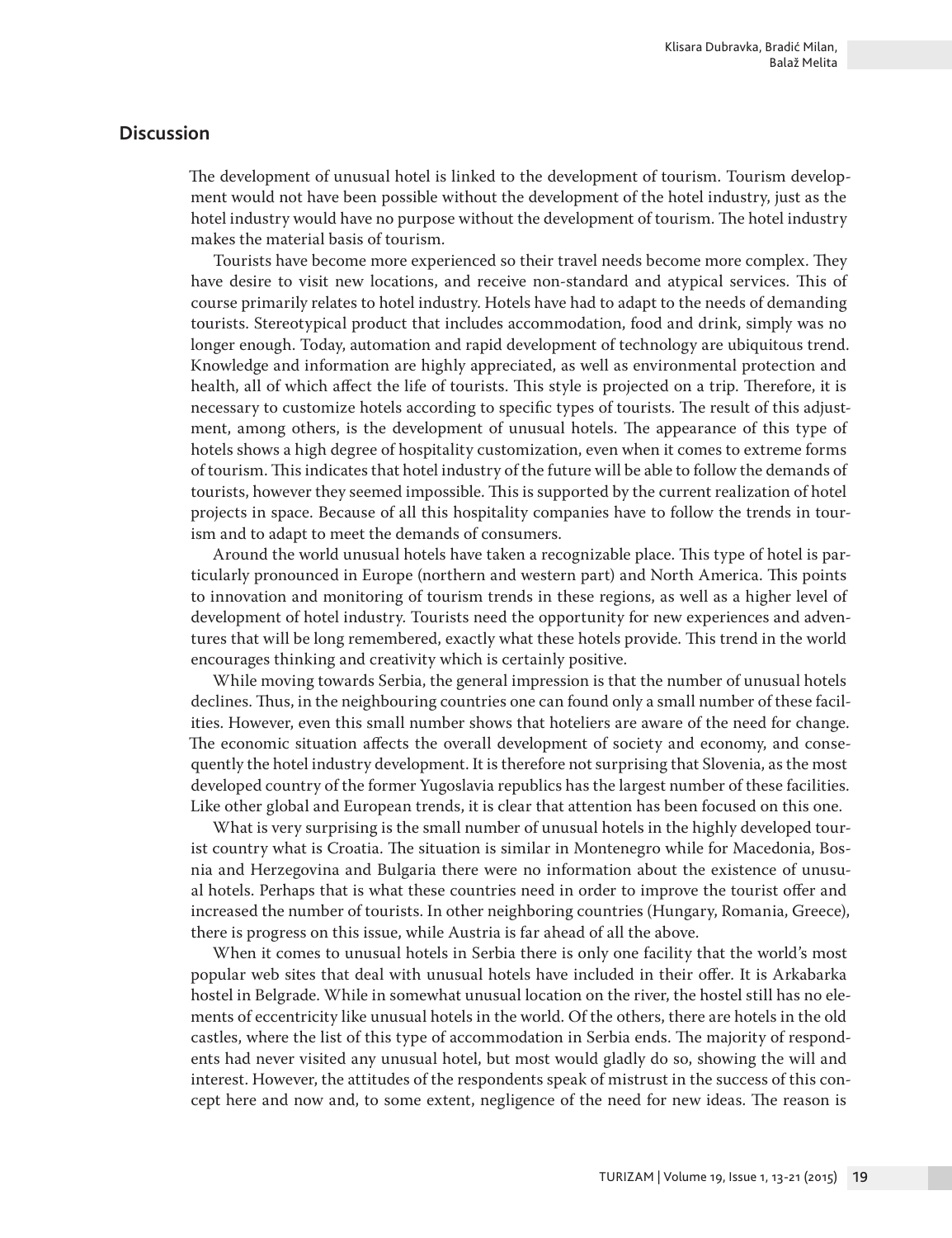that benefits of the functioning of unusual hotels have not yet been recognized, such as country popularizing in foreign media reports, increased choice of accommodation, facilities that attract domestic and foreign tourists etc Serbia lacks of investment in many areas, as well in this. The development of an unusual type of hotel would undoubtedly improve Serbian tourism offer and increase number of tourists.

# **Conclusion**

Unusual hotels were created in response to the complex demand of modern tourists, but this type of accommodation is not developed equally in all parts of the world.

Specifically, in Serbia, there is almost none, but with a good idea for such type of accommodation it could be good business opportunity (such as imaginatively-themed hotel, the historical-religious, eco hotels or tree houses). However, so far there are no investors who would provide the opportunity for such projects. Perhaps such trend in Serbia is consequence of the lack of funds and the crisis in last few years.

Unusual hotels are not fully understood as a phenomenon, although they may have a great impact on the tourism of the country where they are located. This research has shown a high level of interest of tourists for development of this type of accommodation. They recognize the importance of the existence of unusual hotel as a comparative advantage over other destinations. Investors should take advantage of this.

# **References**

- Dalbor, M., Upneja, A. 2004. The Investment opportunity set and the long-term debt decision of U.S. lodging firms, Journal of Hospitality & Tourism Research 28 (3), 346–355.
- Doswell, R., Nailon, P. (1976). Further Case Studies in Hotel Management, Barrie and Jenkins, London
- Gray, B.J., Matear, S.M., Matheson, P.K. 2000. Improving the performance of hospitality firms, International Journal of Contemporary Hospitality Management 12 (3), 149–155.
- Hakan, V. E., Jamel, C. 2006. Relationship between leadership power bases and job stress of subordinates: example from boutique hotels, Management Research News 29 (5), 285 – 297.
- Janicevic, S. (2008). Hospitality Service with service techniques, equipment and inventory, Faculty of Science, Department of Geography, Tourism and Hotel Management, Novi Sad.
- Keiser, J.D. 1998. Hospitality and tourism: a rhetorical analysis and conceptual framework for identifying industry meanings, Journal of Hospitality & Tourism Research 22  $(2)$ , 115–128.
- Kosar, Lj. (2008). Hotel Industry I, The College of hotel management, Belgrade.
- Kosar, Lj. (2008). Hotel Industry II, The College of hotel management, Belgrade.
- Kosar, Lj. 2007. Adapting of Hotel Industry to contemporary forms of tourism, Turizam 11, 10-13.
- Liana, V., Rohit, V., Gerhard, P., Chekitan, D. 2005. Service innovation and customer choices in the hospitality industry, Managing Service Quality  $15(6)$ ,  $555 - 576$ .
- Mandy, A. 2007. What has influenced growth in the UK's boutique hotel sector?, International Journal of Contemporary Hospitality Management 19  $(2)$ , 169 – 177.
- Middleton, T. V. C. (1988). Marketing in Travel and Tourism, Heinemann, London